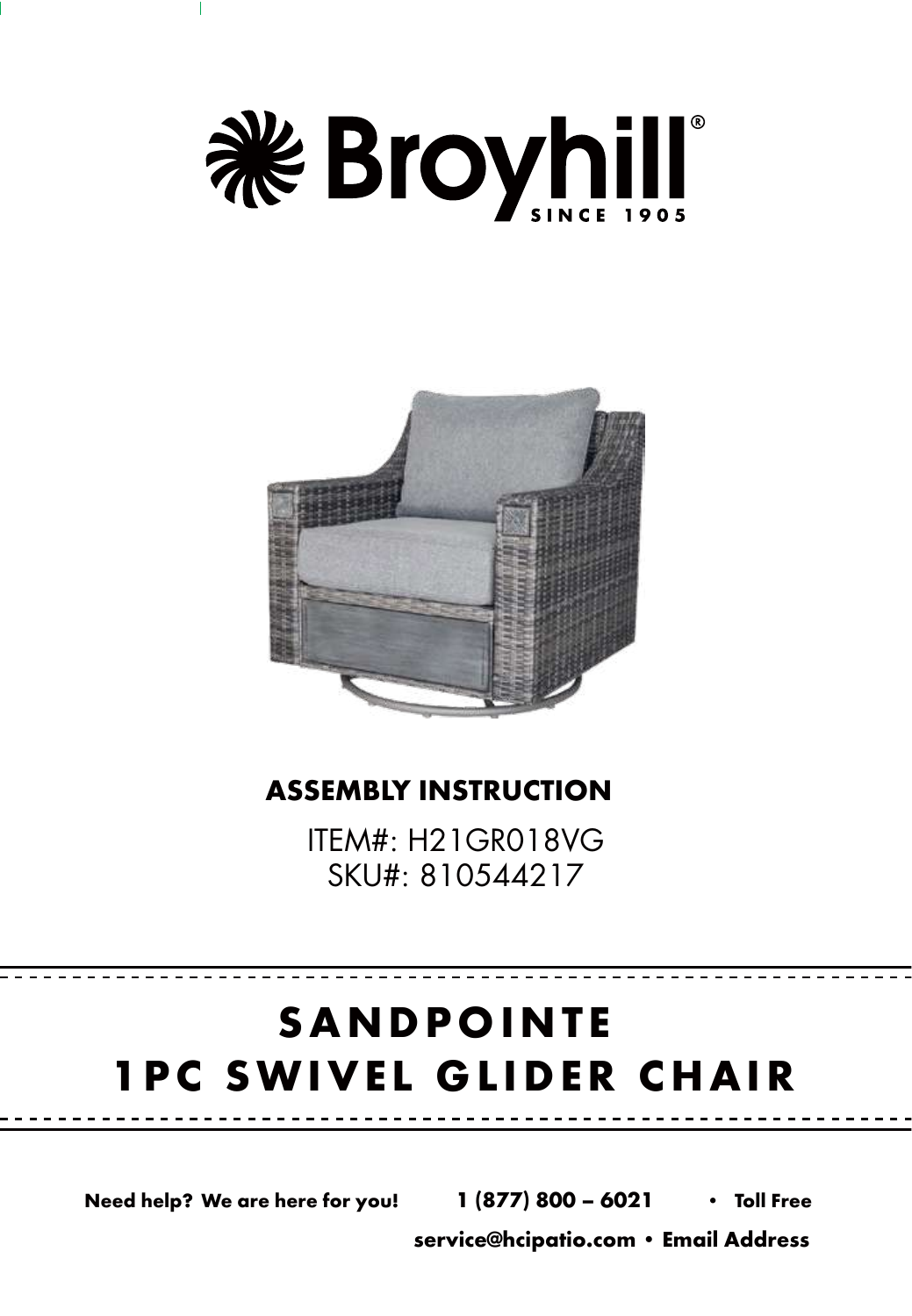### GENERAL BEST PRACTICES FOR ASSEMBLY:

To Ensure Alignment & Easy Assembly, Secure All Bolts & Washers In Place Before Fully Tightening

Read all instructions before starting

Clear a flat covered space to begin assembly

Always best to do it with a friend

Note that hardware required is provided for every step

Pay attention to orientation

Letter of the part corresponds to a sticker on the product

Number of the hardware corresponds to its letter in the package

Helpful hints provided along the way

Retain these assembly instructions for future reference.

#### WARNINGS:

Regularly check hardware and tighten if necessary

Use the correct bolts as indicated. Do not tighten any of the bolts until the swivel glider is completely assembled.

Do not discard of any of the packaging until you have checked that you have all of the parts and fittings required.

Keep children away during assembly. This item contains small parts that can be swallowed by children. Children

should always be under direct adult supervision while using this product.

Chairs are for sitting purposes only. Standing on or misuse of chair may result in damage or injury. Not intended for commercial use. Weight limit is 250 lbs (113 kg).

#### MAINTENANCE:

Wash frame and fabric parts with mild soap and water, rinse thoroughly, and dry completely. Do not use bleach, acid, or other solvents on the frame or fabric parts.

The cushions may be washed on the surface only by using mild soap and water or a commercial foaming upholstery

cleaner if necessary. If washed, rinse well and hang to dry. Do not machine wash or dry.

We recommend the use of furniture covers when not in use.

Inspect and tighten all of the bolts and fasteners on a regular basis to ensure the proper performance and safety of your swivel glider.

In order to prolong the life and beauty of your swivel glider, we recommend that it be stored in a dry and protected area during off season periods.

#### PAGE 1 OF 8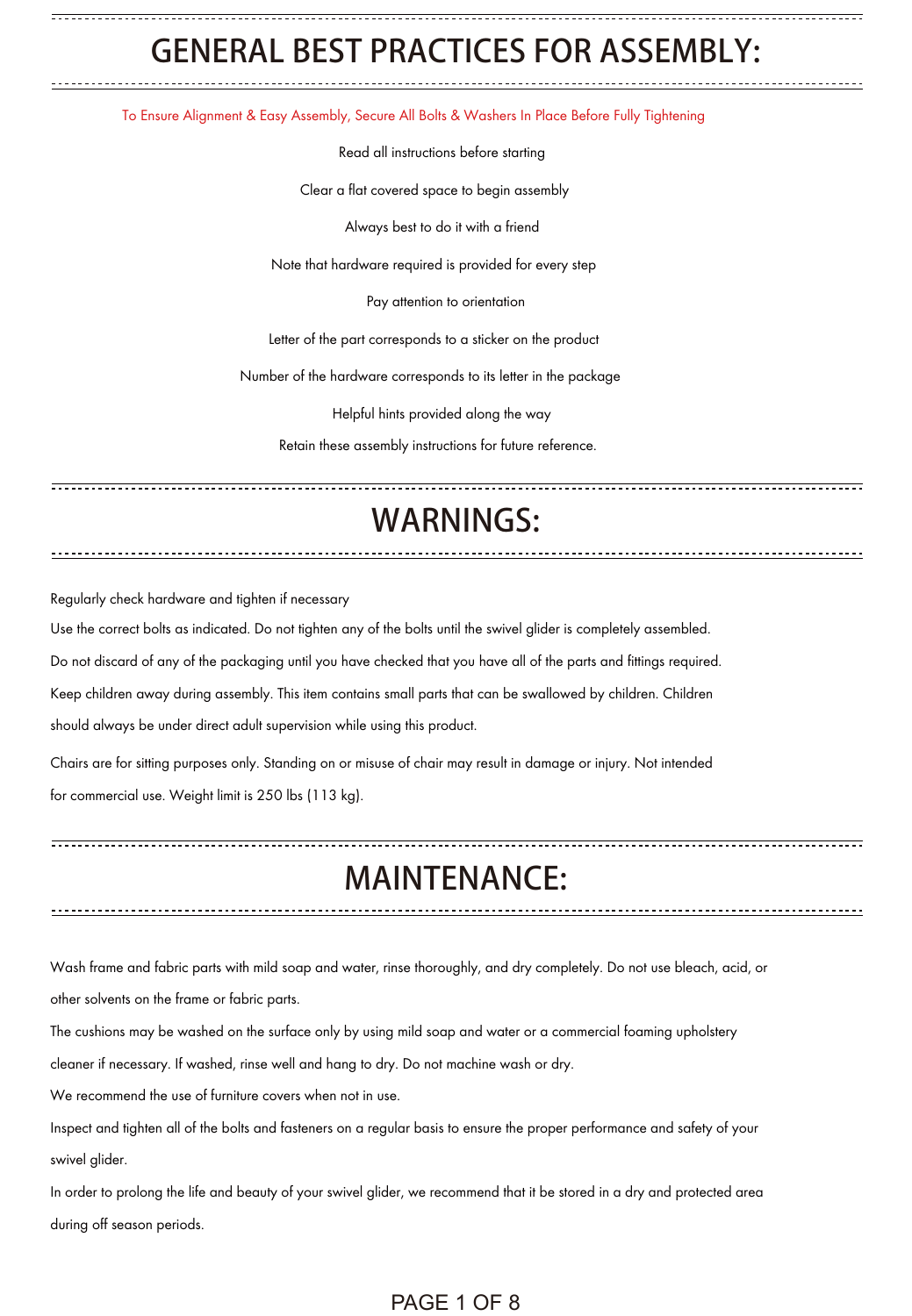|                                                                                                                             |                   | <b>I</b> SWING BAR     |   |  |    |               | <b>BACK CUSHION</b> |  |  |  |
|-----------------------------------------------------------------------------------------------------------------------------|-------------------|------------------------|---|--|----|---------------|---------------------|--|--|--|
| 0                                                                                                                           | <b>PTLS-M8-30</b> | $\Theta$<br>BOLT M8*30 | 8 |  | 21 | H21GR018VG-ZM | <b>SEAT CUSHION</b> |  |  |  |
| <br>ols<br>VID<br>1<br>H<br>$\overline{0}$<br>100<br>mm <sub>10</sub><br>50<br>30<br>20<br>60<br>90<br>70<br>80<br>40<br>⋐⋖ |                   |                        |   |  |    |               |                     |  |  |  |

| <b>PART</b><br>NO. | <b>MATERIAL CODE</b> | <b>PART</b>                                                                                                                              | Q'TY |
|--------------------|----------------------|------------------------------------------------------------------------------------------------------------------------------------------|------|
| 1                  | <b>H21GR018VG-BG</b> | <b>BACK ASSEMBLY</b>                                                                                                                     | 1    |
| 2                  | H21GR018VG-ZG        | <b>SEAT ASSEMBLY</b>                                                                                                                     |      |
| 3                  | H21GR018VG-ZSB       | <b>LEFT ARM</b>                                                                                                                          |      |
| 4                  | H21GR018VG-YSB       | <b>RIGHT ARM</b>                                                                                                                         | 1    |
| 5                  | H21GR018VG-DG        | SUPPORT FRAME                                                                                                                            | 1    |
| 6                  | <b>H21GR018VG-ZJ</b> | <b>SEAT POST</b>                                                                                                                         | 1    |
| 7                  | H21GR018VG-ZSG       | <b>DECORATIVE</b><br>PLASTIC COVER                                                                                                       |      |
| 8                  | H21GR018VG-DZ        | <b>BASE ASSEMBLY</b>                                                                                                                     |      |
| 9                  | H21GR018VG-BG        | <b>Constraining</b> Sta<br><b>SWING BAR</b>                                                                                              | 4    |
| 10                 | <b>PTLS-M8-30</b>    | $\begin{minipage}{.4\linewidth} \begin{tabular}{l} \hline \multicolumn{1}{c}{\textbf{minim}} \end{tabular} \end{minipage}$<br>BOLT M8*30 | 8    |

PARTS LIST

 $\overline{\phantom{a}}$  Tools

| 11 | LS-M6-15      | $\overline{$<br>BOLT M6*15               | 4  |
|----|---------------|------------------------------------------|----|
| 12 | LS-M6-35      | <b>MUNICIPALITY</b><br>Iθ<br>BOLT M6*35  | 1  |
| 13 | LS-M6-45      | $\overline{\text{minmin}}$<br>BOLT M6*45 | 4  |
| 14 | LS-M6-50      | BOLT M6*50                               | 6  |
| 15 | DP-d6.5-D13   | WASHER d6.5*D13*1.0                      | 24 |
| 16 | DP-d6.5-D30   | WASHER d6.5*D30*2.0                      | 1  |
| 17 | DP-d8.5-D17   | WASHER d8.5*D17*1.6                      | 8  |
| 18 | DP-d8.5-D12.5 | WASHER d8.5*D12.5*1.5                    | 16 |
| 19 | LM-M6         | JAM NUT M6*1.0                           | 10 |
| 20 | H21GR018VG-BM | <b>BACK CUSHION</b>                      | 1  |
| 21 | H21GR018VG-ZM | <b>SEAT CUSHION</b>                      |    |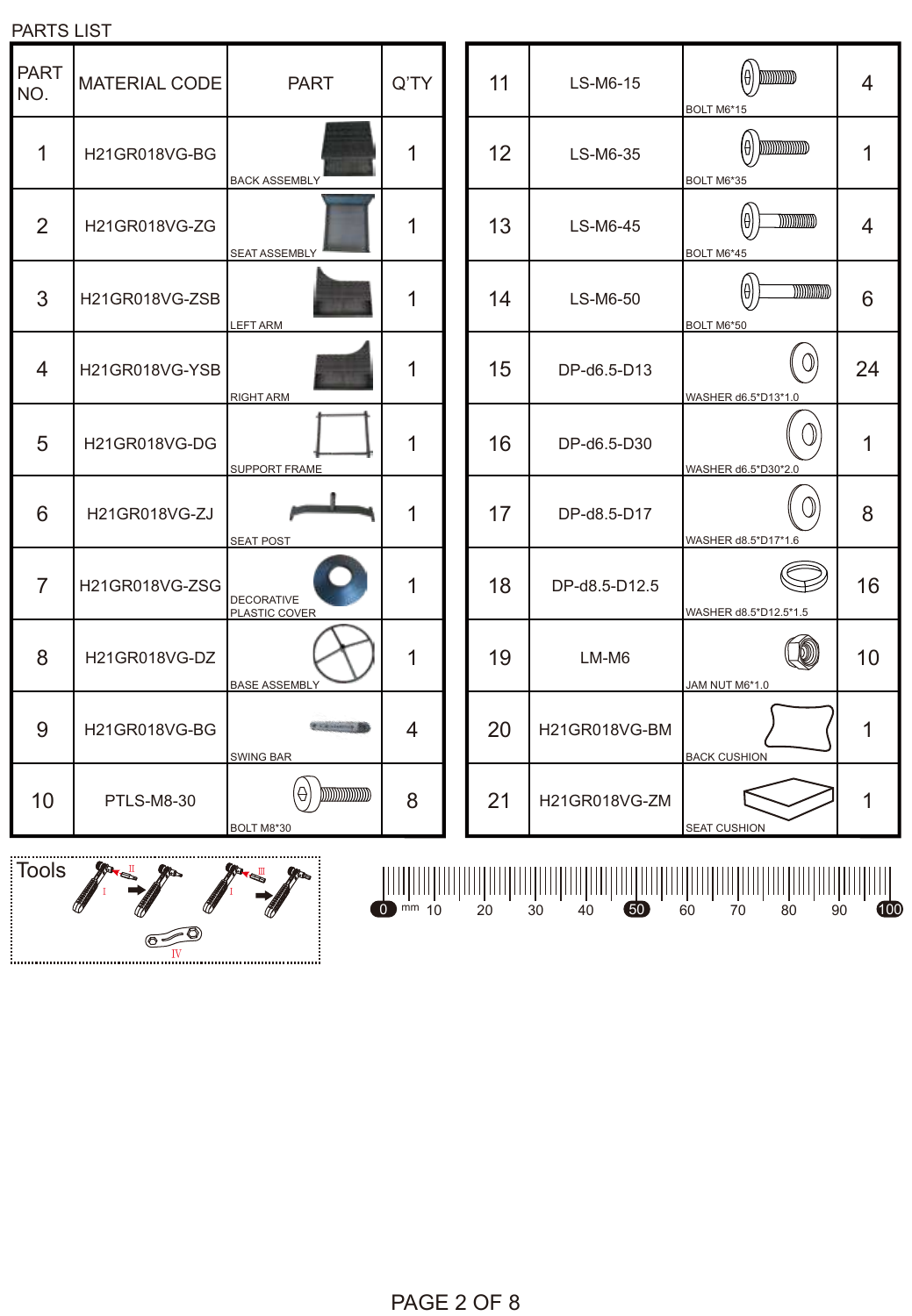. **. . . . . . . . . . . . . . . . . .** .

<u>-----------------------------</u>

. . . . . . . . .

<u>----------------</u>



#### STEP 2



PAGE 3 OF 8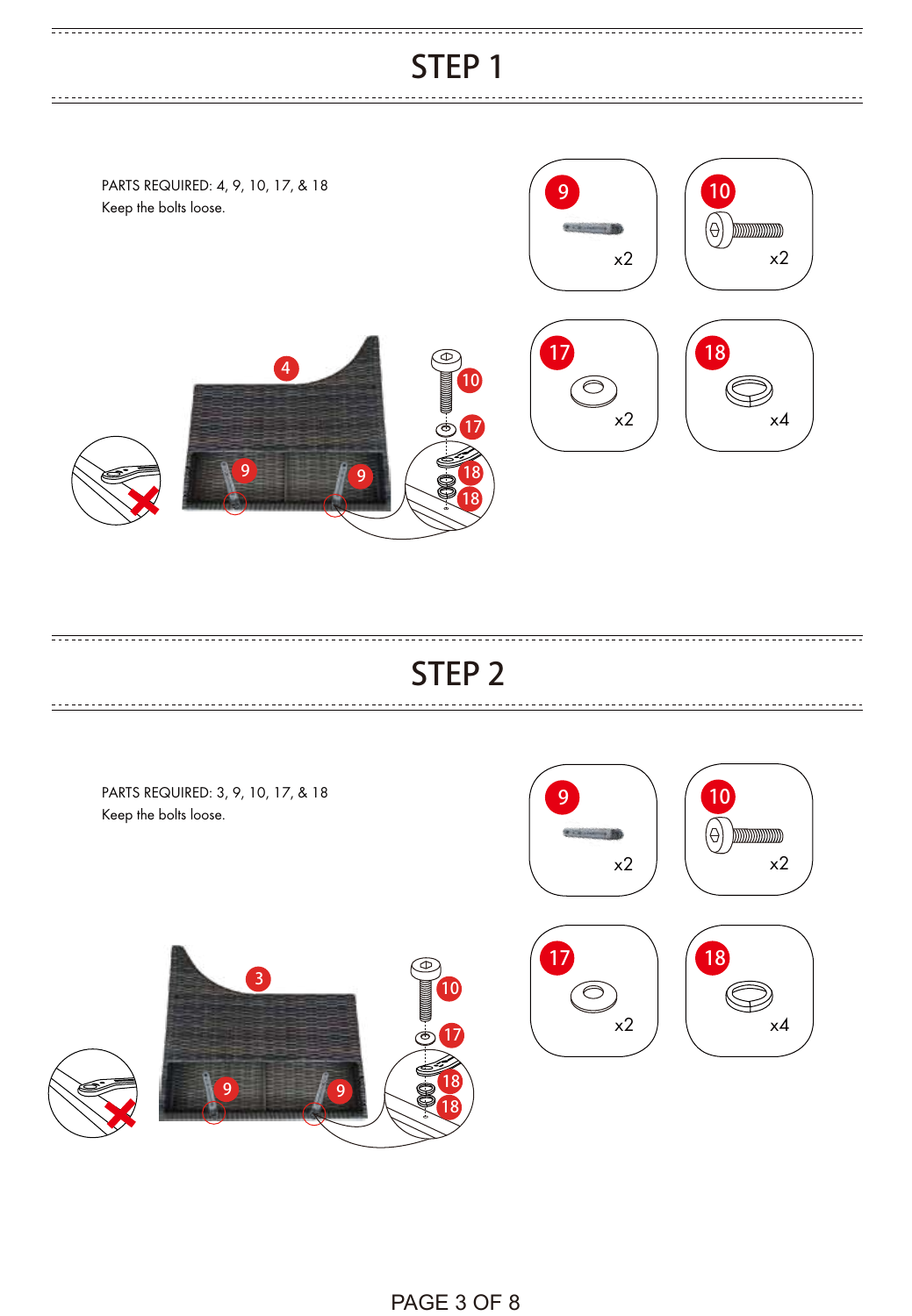. . . . . . . . . . . . . . . . . . .

PARTS REQUIRED: 1, 2, 14, 15, & 19 Keep the bolts loose.









### STEP 4

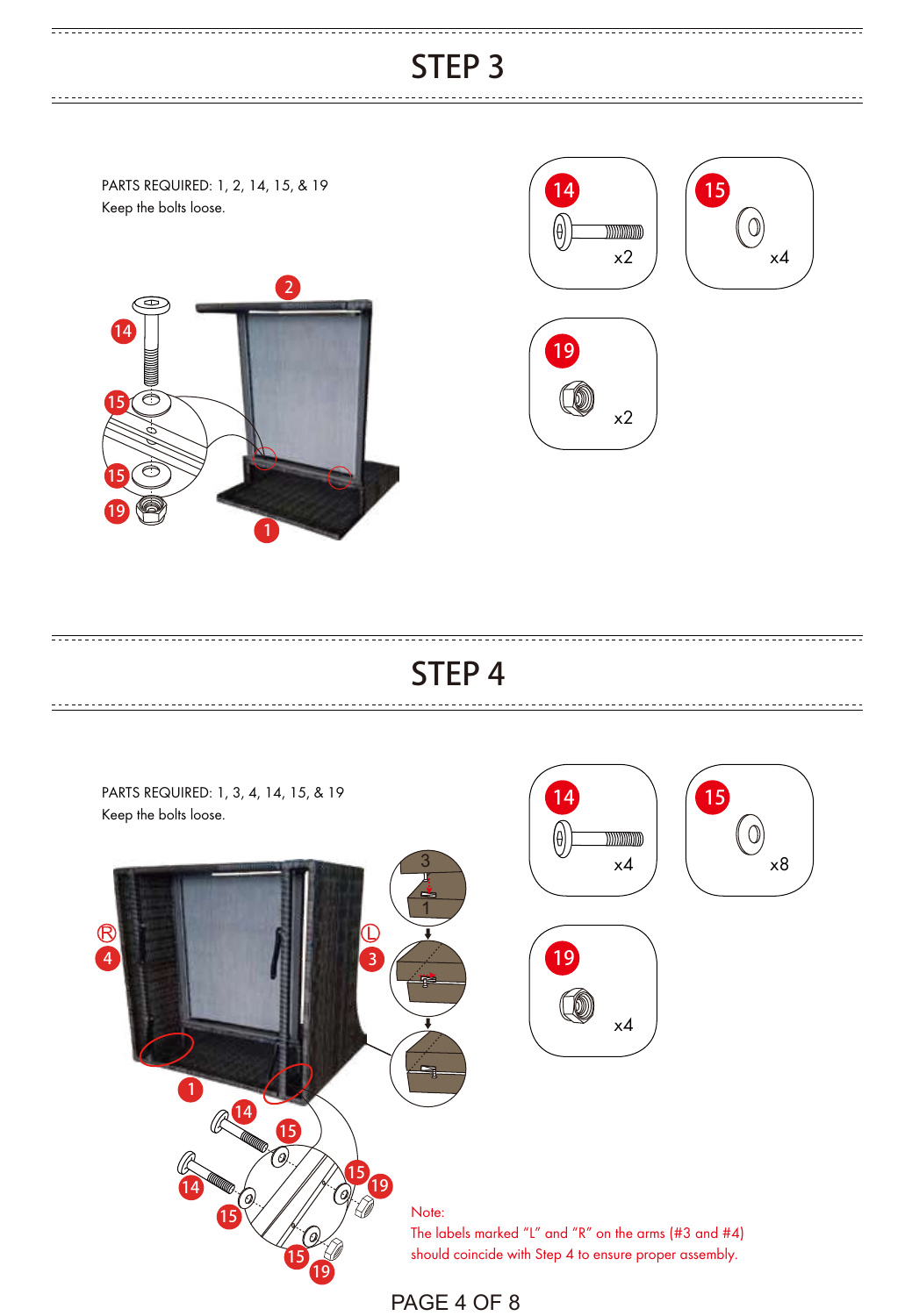------------------

<u>-----------------------------</u>



#### STEP 6



PAGE 5 OF 8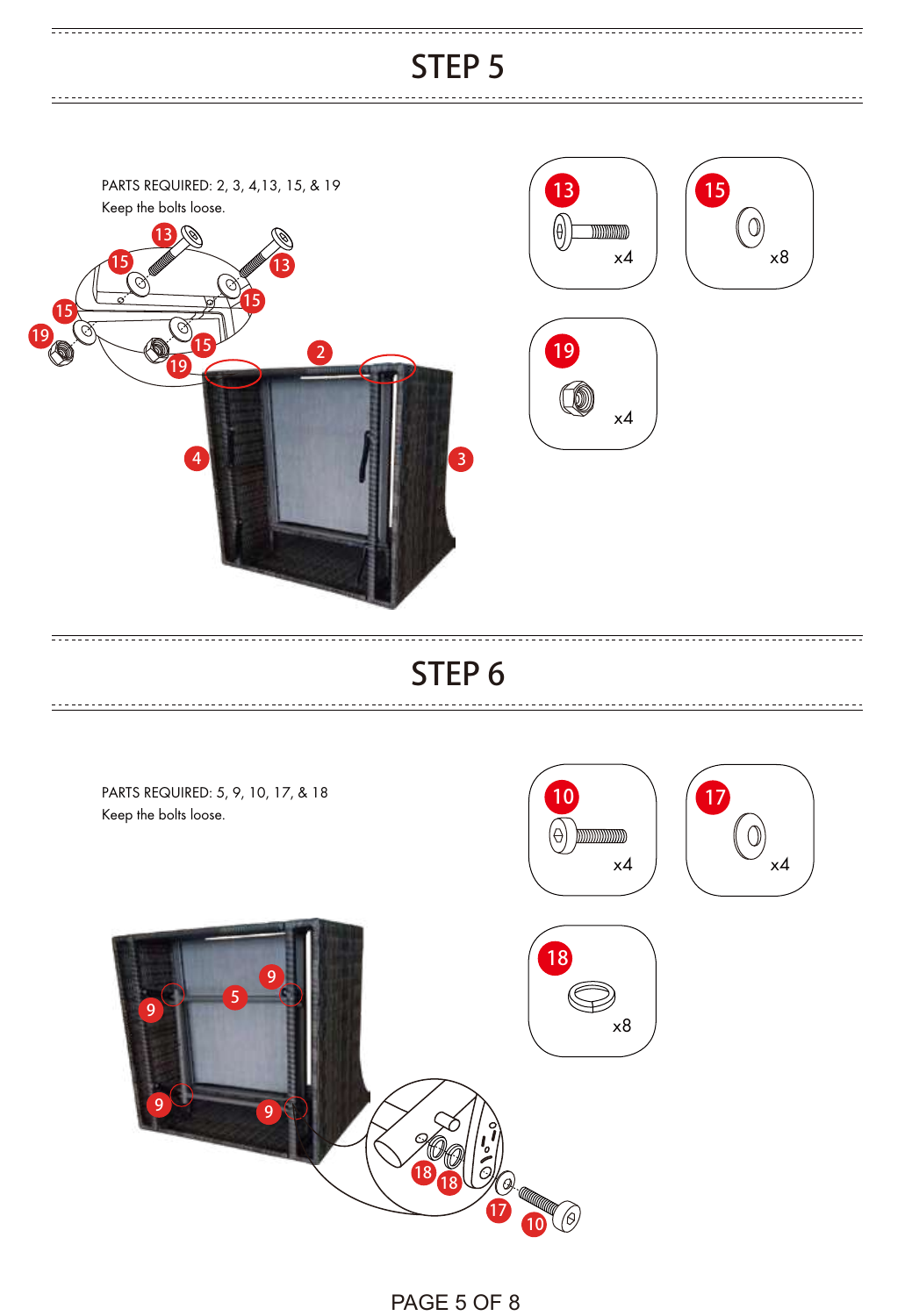. . . . . . . . . . . . . . . . . . .

<u>----------------------------</u>

PARTS REQUIRED: 5, 6, 11, & 15 11 15 Tighten all bolts by using the supplied Hex key.  $\left(\begin{smallmatrix} 0 \ 0 \end{smallmatrix}\right)$  $\Theta$  minim  $\times$ 4  $\overline{\phantom{a}}$   $\times$   $\overline{\phantom{a}}$   $\times$   $\overline{\phantom{a}}$  $6$  /  $\approx$  6 5 11 (6) 6 15 11 15

#### STEP 8



PAGE 6 OF 8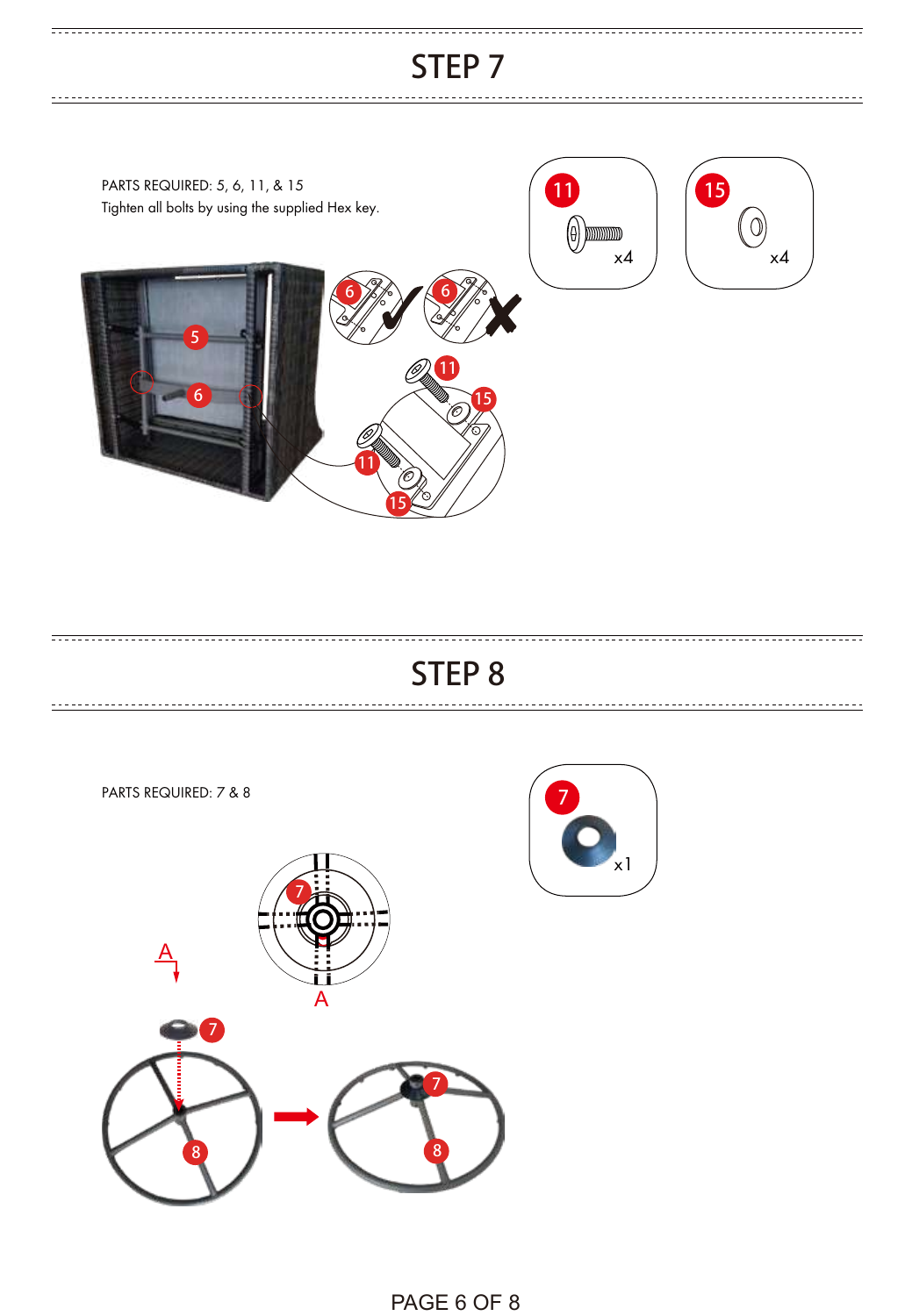PARTS REQUIRED: 6, 8, 12, & 16







#### Note:

For ease with installation, we recommend that the seat post (#6) be slightly olied or waxed before fastening it to the base assembly (#8).

### STEP 10

PARTS REQUIRED: 20 & 21 Caution:



To ensure one's safety during use of this swivel glider, make sure that all of the bolts are completely tightened. This chair has the ability to swivel; therefore use by young children should be adult supervised.

#### **Warranty**

- ‧ One–year limited warranty.
- ‧ Proof of purchase (dated register receipt) is required for warranty claims.
- ‧ It remains the customer's responsibility for freight and packing charges to and from the service center.

#### PAGE 7 OF 8